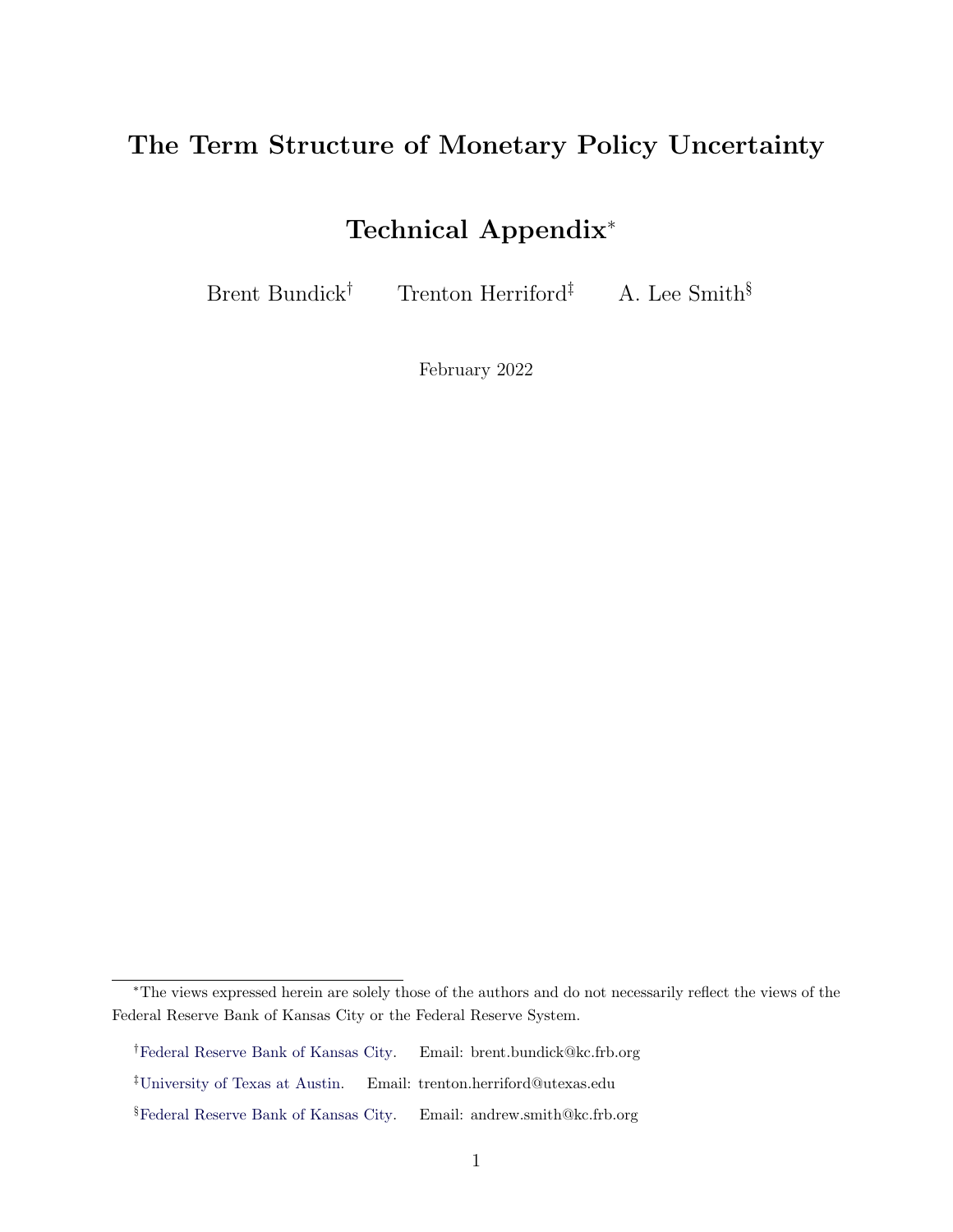## A Additional Regression Results

This appendix provides additional regression results replacing our baseline EDX factors derived from options prices using the VIX methodology with alternative interest rate uncertainty measures derived from option-implied kernel probability densities using the method-ology in [Swanson](#page-2-0)  $(2006).<sup>1</sup>$  $(2006).<sup>1</sup>$  $(2006).<sup>1</sup>$  $(2006).<sup>1</sup>$ 

As we note in the paper, our regression results are very similar whether we use our baseline EDX measures or these kernel probability density (PDF) measures of option-implied volatility. Tables [A.1,](#page-3-0) [A.2,](#page-4-0) [A.3,](#page-5-0) and [A.4](#page-6-0) replicate the analysis shown in Tables 4, 5, 6, and 8 from the main text using these alternative PDF measures. These robustness exercises confirm that our particular approach to constructing option-implied volatility measures are not driving our results as we continue to find strong evidence that the term structure of interest rate uncertainty:

- Plays an important role in transmitting FOMC announcements to Treasury markets (see Table [A.1\)](#page-3-0),
- This transmission does not take place through the interaction of first-moment monetary policy surprises with the term structure of interest rate uncertainty (see Table [A.2\)](#page-4-0),
- Instead, this transmission to Treasury markets occurs largely through real forward rates (see Table [A.3\)](#page-5-0),
- And, movements in real yields appear to reflect movements in risk/term premiums rather than expected rates (see [A.4\)](#page-6-0).

<sup>1</sup>We are grateful to Eric Swanson for generously sharing his code with us.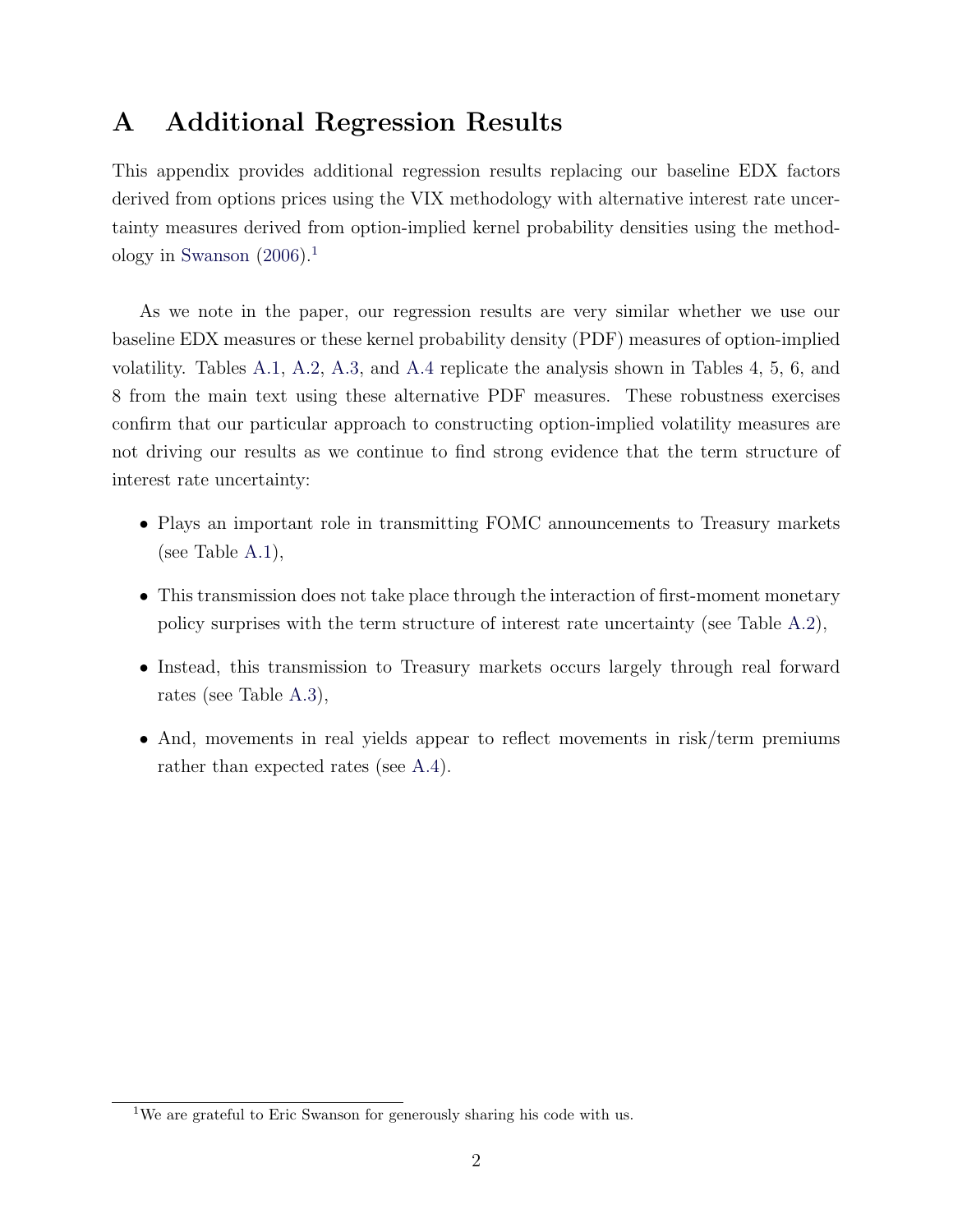## <span id="page-2-1"></span>References

- <span id="page-2-2"></span>Adrian, Tobias, Richard K. Crump, and Emanuel Moench. 2013. "Pricing the Term Structure with Linear Regressions." Journal of Financial Economics, 110: 110–138.
- Hanson, Samuel G., and Jeremy C. Stein. 2015. "Monetary Policy and Long-Term Real Rates." Journal of Financial Economics, 115: 429–448.
- <span id="page-2-0"></span>Swanson, Eric T. 2006. "Have increases in Federal Reserve transparency improved private sector interest rate forecasts?" Journal of Money, Credit and Banking, 791–819.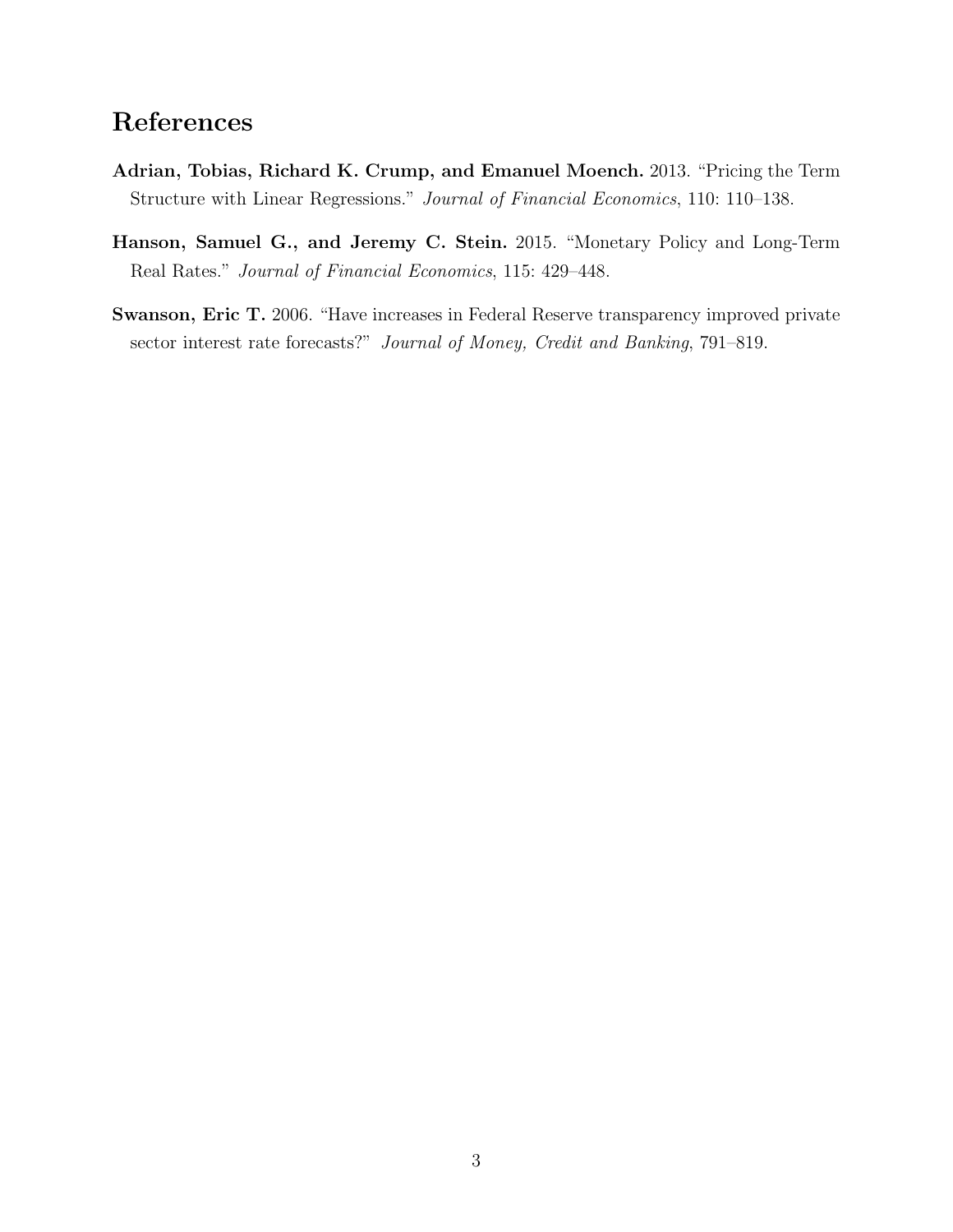<span id="page-3-0"></span>

|            | Dependent Variable: $\Delta$ 10-yr Treasury Yield |                           |                                                     |           |           |  |  |  |  |
|------------|---------------------------------------------------|---------------------------|-----------------------------------------------------|-----------|-----------|--|--|--|--|
|            |                                                   | Excluding First Moment    | Including First Moment<br>Monetary Policy Surprises |           |           |  |  |  |  |
|            |                                                   | Monetary Policy Surprises |                                                     |           |           |  |  |  |  |
| PDF Level  | $1.04***$                                         | $1.04***$                 | $0.45**$                                            | 0.16      | 0.18      |  |  |  |  |
|            | [0.00]                                            | [0.00]                    | [0.01]                                              | [0.26]    | [0.30]    |  |  |  |  |
| PDF Slope  |                                                   | $1.52***$                 | $0.86^{\ast\ast\ast}$                               | $0.66***$ | $0.79***$ |  |  |  |  |
|            |                                                   | [0.00]                    | [0.00]                                              | [0.00]    | [0.00]    |  |  |  |  |
| $D$ 2-yr   |                                                   |                           | $0.66***$                                           |           |           |  |  |  |  |
|            |                                                   |                           | [0.00]                                              |           |           |  |  |  |  |
| Target     |                                                   |                           |                                                     | 0.00      |           |  |  |  |  |
|            |                                                   |                           |                                                     | [0.99]    |           |  |  |  |  |
| Path       |                                                   |                           |                                                     | $0.60***$ |           |  |  |  |  |
|            |                                                   |                           |                                                     | [0.00]    |           |  |  |  |  |
| PNS4       |                                                   |                           |                                                     |           | $0.54***$ |  |  |  |  |
|            |                                                   |                           |                                                     |           | [0.00]    |  |  |  |  |
| $R^2$      | 0.14                                              | 0.32                      | 0.58                                                | 0.60      | 0.56      |  |  |  |  |
| PDF F-test | [0.00]                                            | [0.00]                    | [0.00]                                              | [0.00]    | [0.00]    |  |  |  |  |

Table A.1: Monetary Policy Surprises & The Term Structure of Monetary Policy Uncertainty: Robustness to using PDF-Measures of Implied Volatility

The PDF F-test row shows the [p-value] for the hypothesis test that the regression coefficients on the PDF Level and PDF Slope are jointly zero. Eicker-White standard errors are used to calculate [p-values] shown below coefficient estimates. Number of observations: 207. The sample period is January 1994 – December 2019. All changes in yields and the PDF measures are calculated over a one-day window around scheduled FOMC meetings.

∗∗∗p < 0.01, ∗∗p < 0.05, <sup>∗</sup>p < 0.10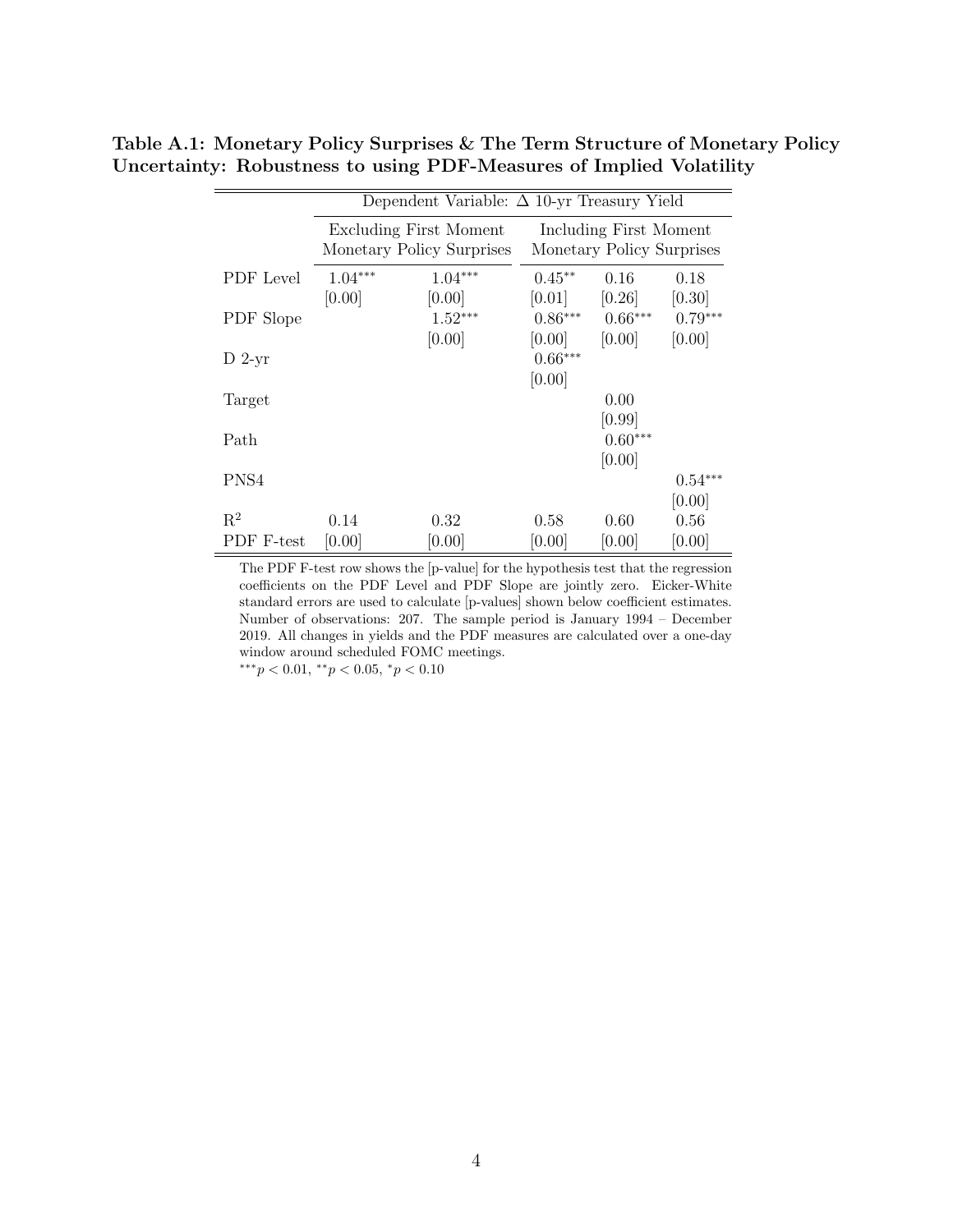|                             | Dependent Variable: $\Delta$ 10-yr Treasury Yield |                           |                     |                     |                                                  |                     |  |  |
|-----------------------------|---------------------------------------------------|---------------------------|---------------------|---------------------|--------------------------------------------------|---------------------|--|--|
|                             |                                                   | $\Delta$ 2-yr Treas Yield |                     |                     | Target & Path Factors Policy News Surprise (PNS) |                     |  |  |
| PDF Level                   | $0.58***$                                         | $0.55***$                 | $0.24*$             | $0.27*$             | 0.27                                             | 0.27                |  |  |
| PDF Slope                   | [0.00]                                            | [0.00]<br>$0.75***$       | [0.09]              | [0.08]<br>$0.44**$  | [0.12]                                           | [0.11]<br>$0.64***$ |  |  |
|                             |                                                   | [0.00]                    |                     | [0.02]              |                                                  | [0.00]              |  |  |
| $\Delta$ 2-yr               | $1.02***$<br>[0.00]                               | $0.96***$<br>[0.00]       |                     |                     |                                                  |                     |  |  |
| Target                      |                                                   |                           | $-0.24$             | $-0.11$             |                                                  |                     |  |  |
|                             |                                                   |                           | [0.45]              | [0.79]              |                                                  |                     |  |  |
| Path                        |                                                   |                           | $1.03***$<br>[0.00] | $1.06***$<br>[0.00] |                                                  |                     |  |  |
| <b>PNS</b>                  |                                                   |                           |                     |                     | $1.05***$                                        | $1.03***$           |  |  |
| $\Delta$ 2-yr x L PDF 4Q    | $-0.28*$                                          | $-0.17$                   |                     |                     | [0.00]                                           | [0.00]              |  |  |
|                             | [0.09]                                            | [0.38]                    |                     |                     |                                                  |                     |  |  |
| $\Delta$ 2-yr x L EDX 5Q-1Q |                                                   | $-0.17$                   |                     |                     |                                                  |                     |  |  |
| Target x L PDF 4Q           |                                                   | [0.60]                    | 0.19                | 0.11                |                                                  |                     |  |  |
|                             |                                                   |                           | [0.47]              | [0.67]              |                                                  |                     |  |  |
| Target x L PDF 5Q-1Q        |                                                   |                           |                     | $-0.04$             |                                                  |                     |  |  |
| Path x L PDF 4Q             |                                                   |                           | $-0.34**$           | [0.93]<br>$-0.10$   |                                                  |                     |  |  |
|                             |                                                   |                           | [0.01]              | [0.53]              |                                                  |                     |  |  |
| Path x L PDF 5Q-1Q          |                                                   |                           |                     | $-0.44*$<br>[0.08]  |                                                  |                     |  |  |
| PNS x L PDF 4Q              |                                                   |                           |                     |                     | $-0.40**$                                        | $-0.22$             |  |  |
|                             |                                                   |                           |                     |                     | [0.01]                                           | [0.12]              |  |  |
| PNS x L PDF 5Q-1Q           |                                                   |                           |                     |                     |                                                  | $-0.30$<br>[0.19]   |  |  |
| $R^2$                       | 0.56                                              | 0.59                      | 0.61                | 0.63                | $0.55\,$                                         | 0.58                |  |  |
| ${\rm PDF}$ F-test          | [0.00]                                            | [0.00]                    | [0.09]              | [0.02]              | [0.12]                                           | [0.00]              |  |  |

<span id="page-4-0"></span>Table A.2: Monetary Policy Surprises Interacted with The Term Structure of Monetary Policy Uncertainty: Robustness to using PDF-Measures of Implied Volatility

The PDF F-test row shows the [p-value] for the hypothesis test that the regression coefficients on the PDF Level and PDF Slope are jointly zero. Eicker-White standard errors are used to calculate [p-values] shown below coefficient estimates. Number of observations: 207. The sample period is January 1994 – December 2019. All changes in yields and the PDF measures are calculated over a one-day window around scheduled FOMC meetings.  $***p<0.01, **p<0.05, *p<0.10$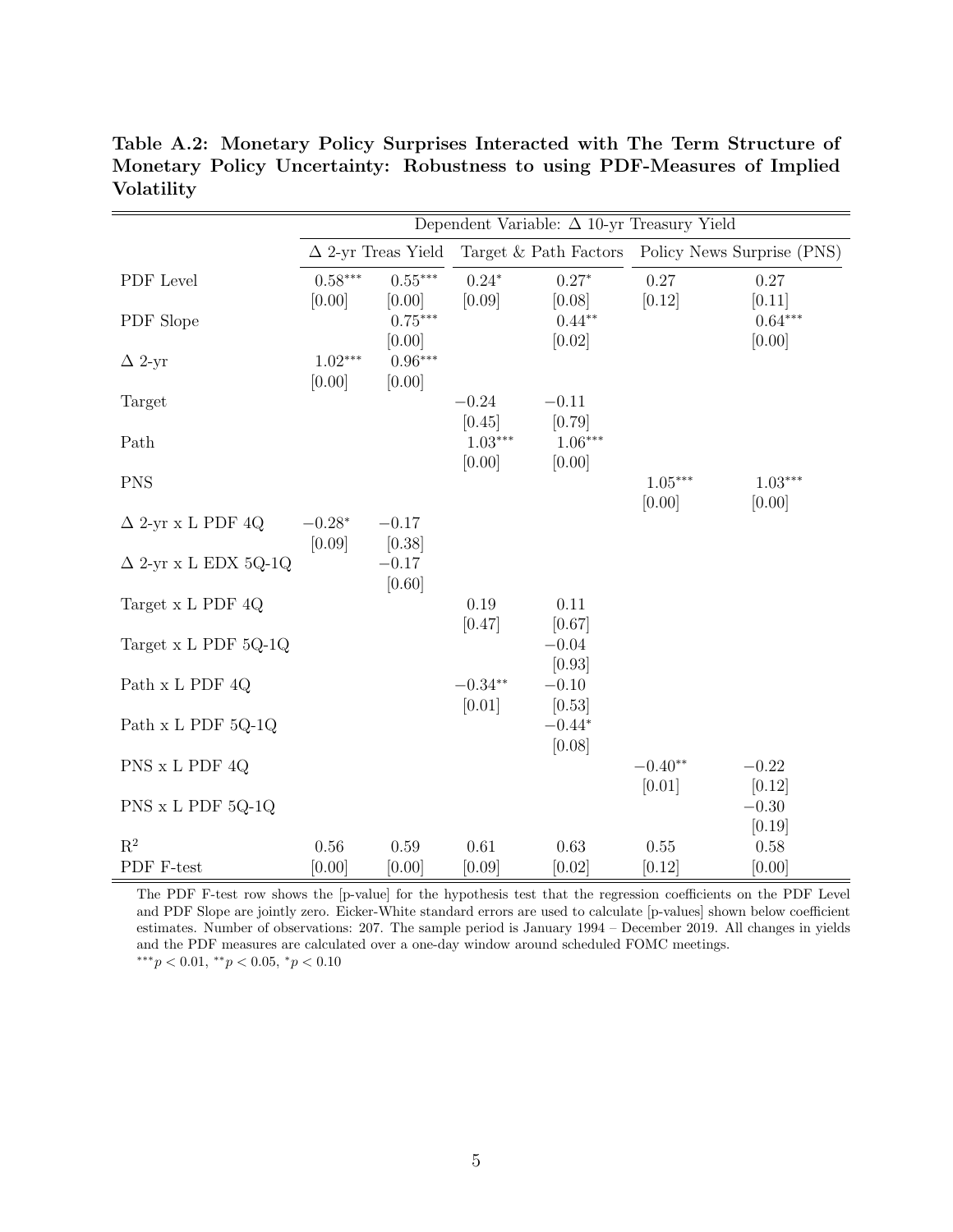|            | Nominal Forward Rates |           |           |                |               | Real Forward Rates |           |                | Inflation Forward Rates |           |           |                |
|------------|-----------------------|-----------|-----------|----------------|---------------|--------------------|-----------|----------------|-------------------------|-----------|-----------|----------------|
| Maturity   | $\Delta$ 2-vr         | PDF Level | PDF Slope | $\mathbf{R}^2$ | $\Delta$ 2-yr | PDF Level          | PDF Slope | $\mathbb{R}^2$ | $\Delta$ 2-yr           | PDF Level | PDF Slope | $\mathbb{R}^2$ |
| 5-Year     | $0.84***$             |           |           | 0.30           | $0.65***$     |                    |           | 0.24           | $0.19**$                |           |           | 0.05           |
|            | [0.00]                |           |           |                | [0.00]        |                    |           |                | [0.01]                  |           |           |                |
|            | $0.59***$             | $1.04***$ | $0.85***$ | 0.55           | $0.48***$     | $0.92***$          | $0.49***$ | 0.45           | 0.11                    | 0.12      | $0.36**$  | 0.11           |
|            | [0.00]                | [0.00]    | [0.00]    |                | [0.00]        | [0.01]             | [0.01]    |                | [0.18]                  | [0.42]    | [0.02]    |                |
| $10$ -Year | $0.45***$             |           |           | 0.09           | $0.42***$     |                    |           | 0.18           | 0.03                    |           |           | 0.001          |
|            | [0.00]                |           |           |                | [0.00]        |                    |           |                | [0.81]                  |           |           |                |
|            | $0.27*$               | $0.81***$ | $0.56***$ | 0.25           | $0.30***$     | $0.47**$           | $0.43**$  | 0.31           | $-0.03$                 | $0.35**$  | 0.12      | 0.06           |
|            | [0.08]                | [0.01]    | [0.01]    |                | [0.00]        | [0.02]             | [0.01]    |                | [0.78]                  | [0.03]    | [0.35]    |                |
| $15$ -Year | $0.29***$             |           |           | 0.07           | $0.35***$     |                    |           | 0.15           | $-0.06$                 |           |           | 0.004          |
|            | [0.01]                |           |           |                | [0.00]        |                    |           |                | [0.56]                  |           |           |                |
|            | $0.20*$               | 0.15      | $0.39**$  | 0.10           | $0.27***$     | $0.31**$           | $0.31*$   | 0.23           | $-0.06$                 | $-0.16$   | 0.08      | 0.02           |
|            | [0.07]                | $[0.42]$  | [0.02]    |                | [0.00]        | [0.04]             | [0.08]    |                | [0.55]                  | [0.46]    | [0.54]    |                |
| $20$ -Year | 0.18                  |           |           | 0.03           | $0.30***$     |                    |           | 0.10           | $-0.12$                 |           |           | $0.01\,$       |
|            | [0.17]                |           |           |                | [0.00]        |                    |           |                | [0.42]                  |           |           |                |
|            | 0.11                  | $-0.13$   | $0.44***$ | 0.08           | $0.21**$      | $0.36**$           | 0.26      | 0.17           | $-0.11$                 | $-0.49$   | 0.18      | 0.11           |
|            | [0.54]                | [0.51]    | [0.01]    |                | [0.01]        | [0.04]             | [0.10]    |                | [0.42]                  | [0.10]    | [0.34]    |                |

<span id="page-5-0"></span>Table A.3: The Response of US Treasury Forwards Around FOMC Announcements: Robustness to usingPDF-Measures of Implied Volatility

In each of the three panels, each row reports coefficients from the following regression both with and without our EDX factors:  $\Delta f$ In each of the three panels, each row reports coefficients from the following regression both with and without our EDX factors:  $\Delta f_t^{X(n)} = a_X(n) + b_X(n)\Delta y_t^{s(2)} + \beta_X^{Y}(n)L_t +$ <br> $\beta_X^S(n)S_t + \Delta \varepsilon_t^{X(n)}$ , where  $\Delta f_t^{X(n)}$  is the chan  $\frac{S}{X}(n)S_t + \Delta \varepsilon$  $\beta_X^S(n)S_t + \Delta \varepsilon_t^{X(n)}$ , where  $\Delta f_t^{X(n)}$  is the change in the forward nominal rate  $(X(n) = \mathcal{S}(n))$ , the forward real rate  $(X(n) = TIPS(n))$ , or the forward break-even inflation rate  $(X(n) = \pi(n))$  at maturity  $n$ ,  $\Delta y_t^{\mathcal{S}(2)}$  is through PDF 5Q around FOMC meetings). All changes in yields and the PDF measures are calculated over two days, following [Hanson](#page-2-1) and Stein [\(2015\)](#page-2-1). The sample period is January 1999 through February 2012, dropping 5 LSAP dates omitted by [Hanson](#page-2-1) and Stein [\(2015\)](#page-2-1), resulting in <sup>107</sup> observations. Eicker-White standard errors are used to calculate [p-values] shown below coefficient estimates.  $***p < 0.01, **p < 0.05, *p < 0.10$